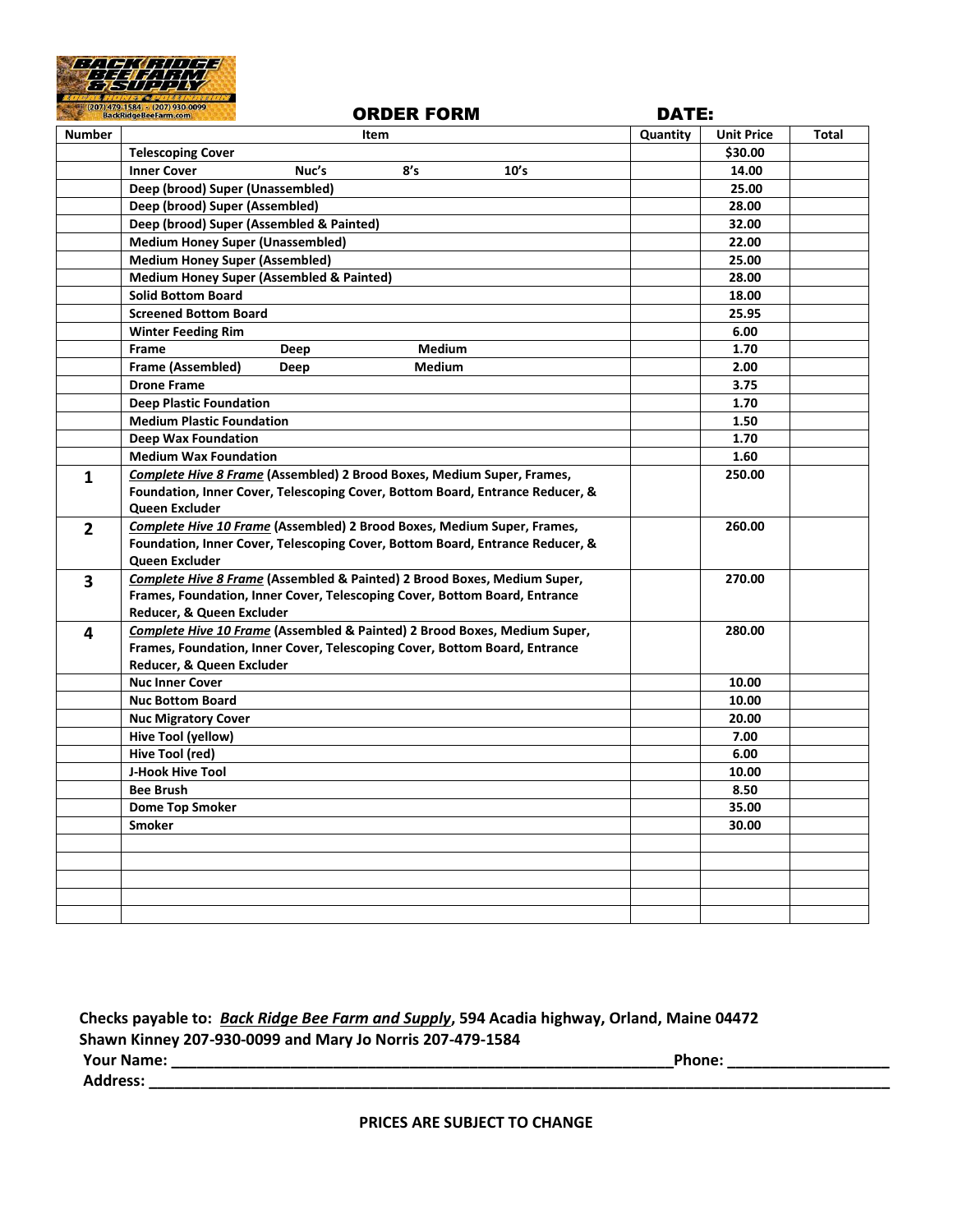

## ORDER FORM DATE:

| <b>Number</b> | Item                                              | Quantity | <b>Unit Price</b> | <b>Total</b> |
|---------------|---------------------------------------------------|----------|-------------------|--------------|
|               | <b>Plastic Entrance Feeders</b>                   |          | 7.00              |              |
|               | <b>Uncapping Roller</b>                           |          | 10.00             |              |
|               | Frame Grip with tool                              |          | 12.00             |              |
|               | <b>Frame Grip</b>                                 |          | 10.00             |              |
|               | <b>Honey Gates</b>                                |          | 8.00              |              |
|               | Queen Excluder                                    |          | 4.50              |              |
|               | Queen Excluder--Metal                             |          | 10.00             |              |
|               | Queen Catcher                                     |          | 5.00              |              |
|               | <b>Metal Queen Catcher</b>                        |          | 6.00              |              |
|               | <b>Bee Markers</b>                                |          | 5.00              |              |
|               | <b>Hot Knife</b>                                  |          | 80.00             |              |
|               | <b>Uncapping Knife</b>                            |          | 20.00             |              |
|               | <b>Vaporizers</b>                                 |          | 80.00             |              |
|               | <b>Oxalic Acid</b><br>12oz                        |          | 10.00             |              |
|               | <b>Queen Rearing Nucleus Hive</b>                 |          | 20.00             |              |
|               | Wax Queen Cell Cup                                |          | .45               |              |
|               | Queen Cell Cup with Base                          |          | 3.00              |              |
|               | <b>Queen Marking Tube</b>                         |          | 4.00              |              |
|               | <b>Plastic Grafting Tool</b>                      |          | 3.00              |              |
|               | <b>Pollen Patties</b>                             |          | 4.00              |              |
|               | <b>Winter Patties</b>                             |          | 4.00              |              |
|               | 9 x 9 Beeswax Wraps                               |          | 5.00              |              |
|               | 12 x 12 Beeswax Wraps                             |          | 7.00              |              |
|               | 14 x 20 Beeswax Wraps                             |          | 9.00              |              |
|               | 1 oz. Wax Blocks                                  |          | 2.50              |              |
|               | <b>Honey Stick</b>                                |          | .35 or 3/1.00     |              |
|               | Nails (pound)                                     |          | 3.00              |              |
|               | <b>Frame Holders</b>                              |          | 14.00             |              |
|               | <b>Stainless Steel Honey Sieve</b>                |          | 29.00             |              |
|               | <b>Honey Farm Coloring Book</b>                   |          | \$2.00            |              |
|               | 3 Lb. Packages of Bees with Queen (Available May) |          | 130.00            |              |
|               | <b>Bee Jacket with Veil</b>                       |          | 49.95             |              |
|               | <b>Bee Suit</b>                                   |          | 69.95             |              |
|               | <b>Children's Bee Suit</b>                        |          | 54.95             |              |
|               | Round wire Veil with Drawstring with Hard Hat     |          | 74.95             |              |
|               | Veil with attached hat                            |          | 54.95             |              |
|               | <b>Gloves</b><br>М<br>L<br><b>XL</b><br>S         |          | 18.00             |              |
|               | Honey (Pound)                                     |          | 9.00              |              |
|               | <b>Honey Quart</b>                                |          | 20.00             |              |
|               | Honey 1.5 lb. Jar                                 |          | 12.00             |              |
|               | <b>Creamed Honey</b>                              |          | 9.00              |              |
|               | 60 Lbs Honey                                      |          | 330.00            |              |
|               | <b>Honey Dippers</b>                              |          | 1.50              |              |
|               | <b>Bee Neckless</b>                               |          | 20.00             |              |
|               |                                                   |          |                   |              |

 **Checks payable to:** *Back Ridge Bee Farm and Supply,* **594 Acadia highway, Orland, Maine 04472 Shawn Kinney 207-930-0099 and Mary Jo Norris 207-479-1584 Your Name: \_\_\_\_\_\_\_\_\_\_\_\_\_\_\_\_\_\_\_\_\_\_\_\_\_\_\_\_\_\_\_\_\_\_\_\_\_\_\_\_\_\_\_\_\_\_\_\_\_\_\_\_\_\_\_\_\_\_\_Phone: \_\_\_\_\_\_\_\_\_\_\_\_\_\_\_\_\_\_\_**